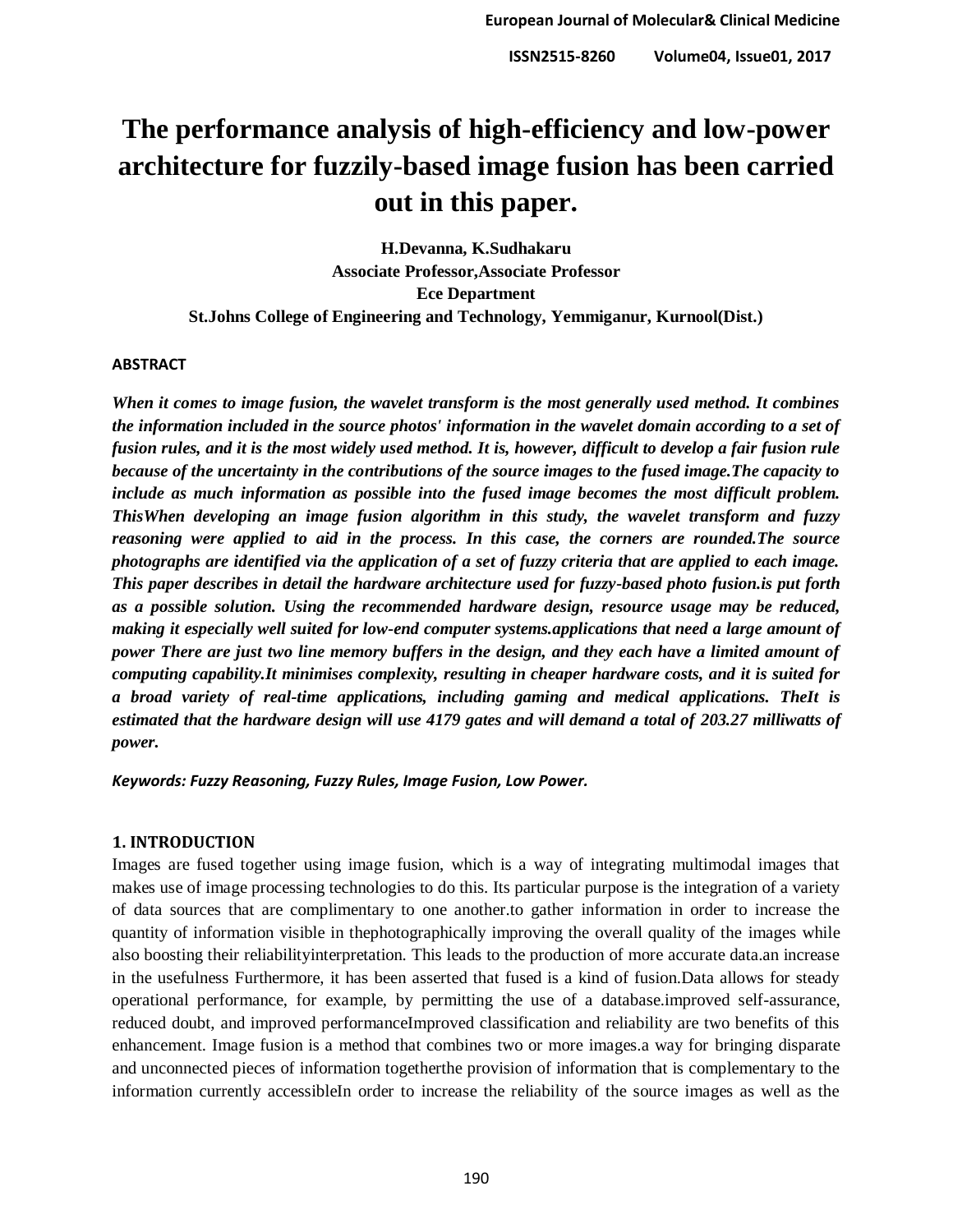overall quality of the photographs,in terms of the meaning of the phrase More accurate findings are obtained as a consequence of this process.The interpretation and use of informationA fusion process is nothing more than the bringing together of two or more components in single process.in order to create a composite image that contains the most crucial informationThe picture has more information than the individual photographs, and it is a synthesis of the images.When it comes to visual perception, the image outperforms the written word. We take use of theAn image fusion process is defined as a procedure in which many pictures are integrated in a single frame.a collection of photographs or information produced from a photograph collectioncombined. These photographs may be obtained from a number of different sources.Sensors are available in a variety of configurations. This is due to the fact that the multisensor system is now available.data is used in a wide range of sectors, including remote sensing and medical.Image fusion, often known as computer vision or imaging, has developed as a way of combining several images.This is a subject that has great potential and is really necessary to research. In another way of saying it,Essentially, picture fusion is the act of combining many inputs into a single image.combine many photographs taken from the same place to create a single composite photographThis preserves the integrity of all of the material information as well aspreserving the most important elements of each of the original designsimages. The blended image should provide more useful information than the individual images.The information richness of the composite image is higher than that of the individual image.The author is aware that none of the photographs were utilised, and this is confirmed by the author.As previously mentioned, a fusion strategy may be utilised to deal with a number of variables at the same time.At the same time, both focus and multi-modal images are shown on the screen.As a result, in this study, we provide a novel strategy that is based on regional differences.The method of multifocus and multimodal picture fusion is described in detail.images that are also capable of surpassing the limitations of the mediumThere are a variety of approaches.

#### **2. RELATED WORKS**

It was first presented by Gonzalez et al. (2013), who developed a multi-modality medical image fusion approach based on the Lifting Wavelet Transform (LWT), which is a kind of lifting wavelet transform. Using LWT, it is possible to apply wavelet transform in-place, which is a significant benefit.reduce requirements on the amount of memory and computing power availabletime. Image fusion happens more fast as a result of LWT's promise. In addition, a municipal governmentTo extract features from multisource photos and improve the overall quality of the fusion, a feature-based fusion rule has been designed and is being tested.employed. A number of experiments were carried out by the researchers.for the purpose of combining medical CT/MRI data that has already been recordedMedical imaging includes images such as CT/SPECT scans, MRIs, and PET scans. As a result of their investigation, they discoveredthe fact that their strategy performs very well when it comes to fusiona set of medical images that are effectiveBhatnagar and colleagues (2013) presented a fusion model to explain how cells communicate with one another.This methodology makes use of the Contourlet method, which is not sub sampled.Change the course of your life (NSCT). The following are examples of medical photographs that were used as sources:NSCT is used to first change the data, and then combine it with other data.Components having characteristics that are both low and high in frequency There are a total of two of them.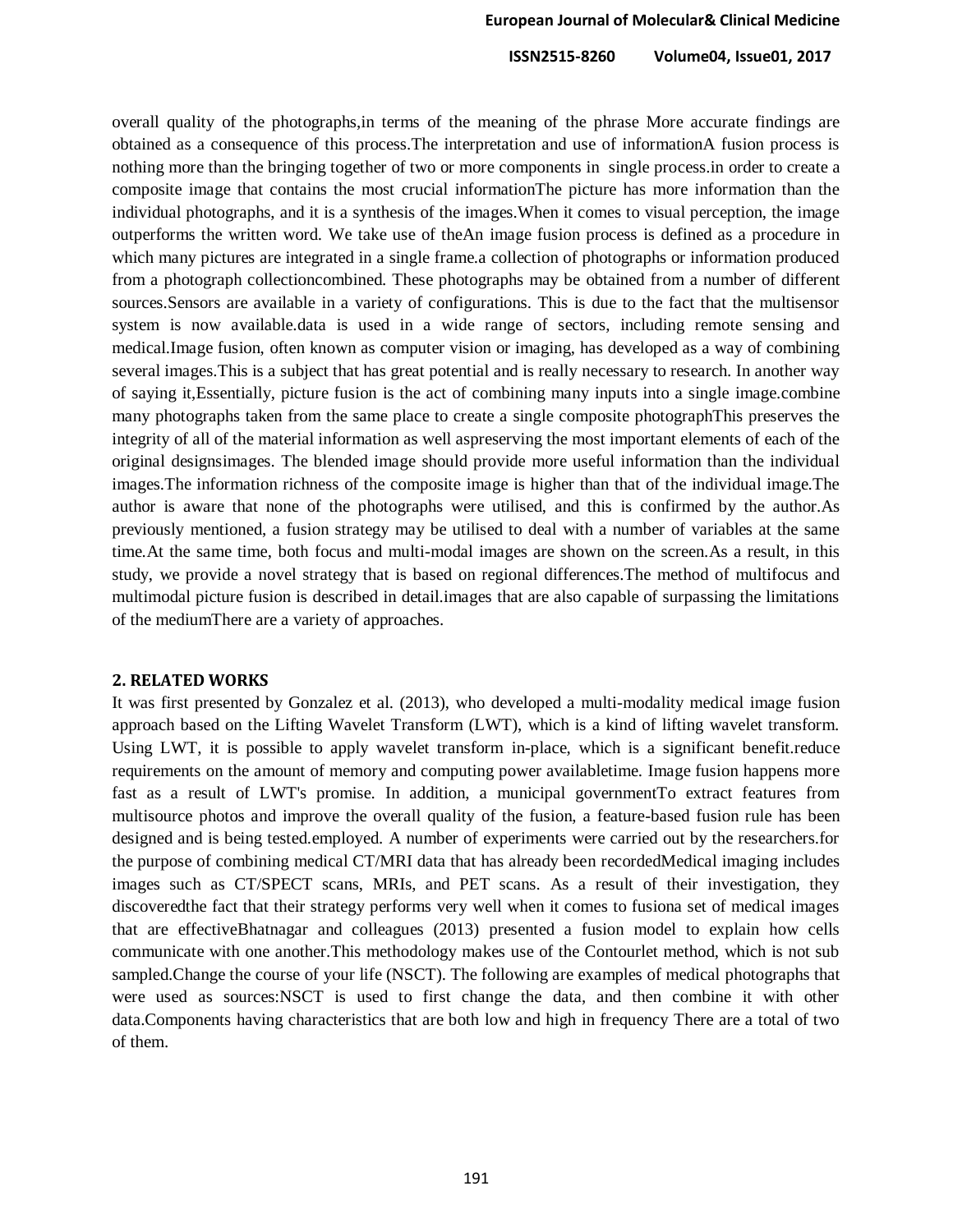The development of fusion rules that are based on phase congruency and directions is underway.Contrast is used to blend low- and high-frequency coefficients in this investigation, as recommended and shown in previous research. The final image is the result of the fusion.generated with the use of the inverse NSCT and composite materials in generalcoefficients. Experiments and comparative research have produced results.The findings of the analysis reveal that the proposed fusion framework is a viable option.provides a practical technique of allowing more accurate measurements to be madeImage analysis using a number of modalities is performed. In addition, there is theThe applicability of the proposed framework is evaluated, and the results are presented.based on the three clinical cases of patients who have been diagnosed with the diseaseAlzheimer's disease, a subacute stroke, or a recurrent tumour are all possible causes of memory loss.Rana and Arora (2013) conducted research on a wide range of medical problems.image fusion approaches, as well as their comparison, are being investigated.Which data fusion technique yields the best results will vary based on the data.The following are the performance parameters that are defined

Magnetic Resonance Imaging (MRI) and Computerized Tomography (CT) are two types of imaging that are used (CT)CT images are integrated to form a single new picture using computer tomography (CT).The amount of information included inside this new fused image has been increased.In order to reach a diagnosis, MRI and CT scans are used in conjunction with one another to provide extra information.Providing information to physicians and devising clinical treatment strategies are two important responsibilities.system. MRI is the most effective method of obtaining soft tissue information.CT, on the other hand, provides more accurate information on denser materials than other methods.tissues. When you combine these two photographs, you get something much better.an entry that contains ore information than a single photograph Following the results of this research, it seems thatWavelet transform combined with Principle Component Analysis (PCA)This is accomplished via the use of the Principal Component Analysis (PCA) and Fuzzy Logic methodologies.Afterwards, the results of combining these two photographs are compared. TheAn investigation on the Root Mean Square (RMS) of fusion performance is conducted.The Peak Signal to Noise Ratio (PSNR) and the Root Mean Square Error (RMSE) are two important measurements (RMSE)PSNR (Positive Significance Numerical Ratio) and Entropy are two measures of statistical significance (H).It was created a wavelet-based medical image fusion system, which was further improved.Yang and colleagues have made the following suggestions: (2010). The medical photographs that will be used in the publication

The wavelet transform is used to breakdown data that has been aggregated in one place.The components are subsequently brought together using a variety of fusion procedures.Visibility-based techniques, which make use of wavelet coefficients, are becoming more popular.There are two schemes for coefficients in the low-frequency band: one based on variance, and the other based on variance for coefficients in the high-frequency band.Following that, a window-based reliability verification technique is put into effect to check for dependability.completes the process in order to reduce background noise and verify thatIt is necessary to assess the homogeneity of the combined age. The inverse wavelet is a signal transformation that turns a signal into a wavelet.with all of the complex wavelet coefficients taken into consideration throughout the transformationgives the outcome of fusion experiments conducted in both virtual and realworld environmentsPhotographs of real medical images were collected and compared to the simulations.show that the proposed technique is better to the already available methodsOther fusion procedures have been shown to be less effective than the one described here.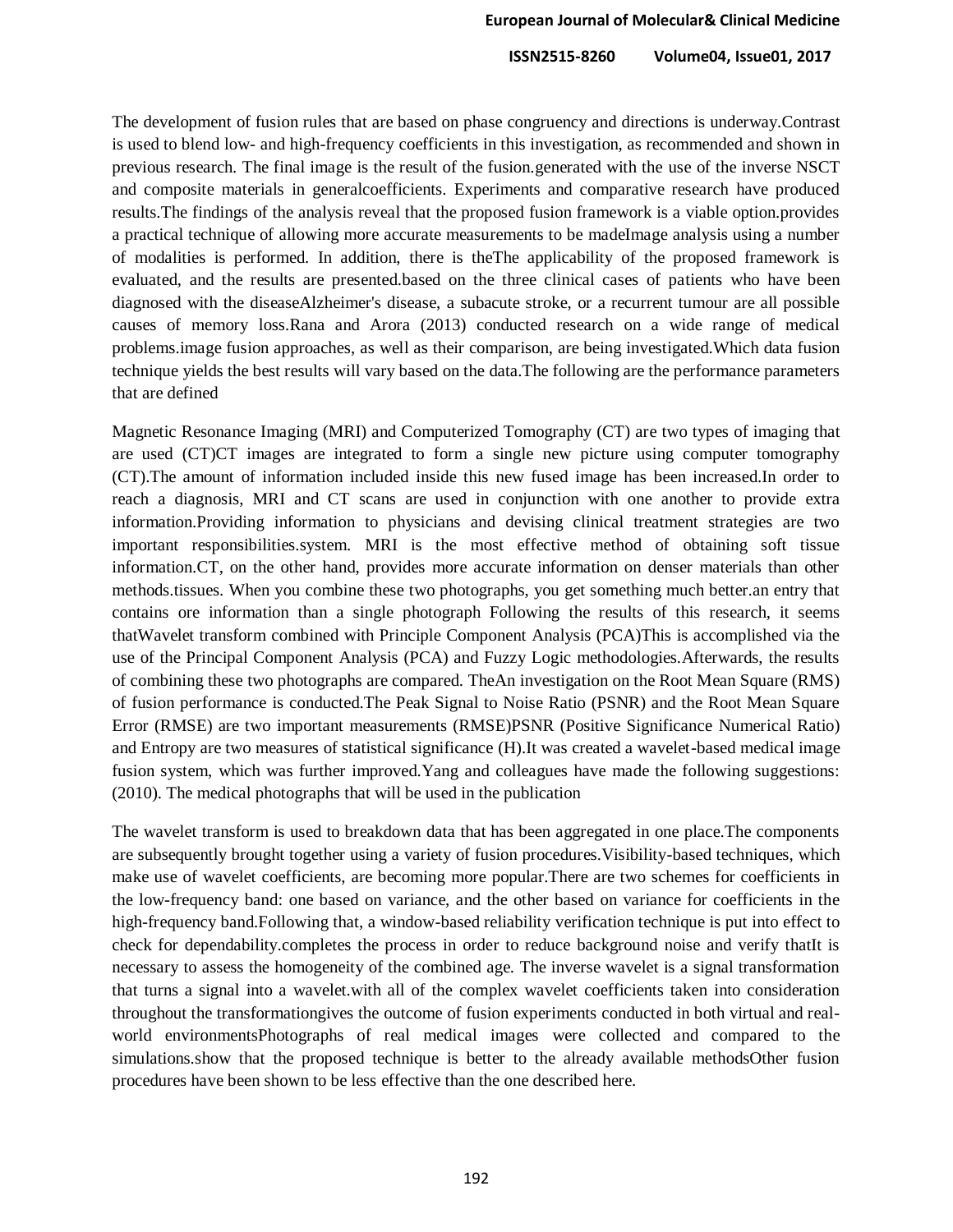Arunmozhi and Mohan (2013) have proposed a hybrid strategy that incorporates elements of both techniques.In this case, the method relies on the wavelet decomposition methodology.to merge the hyperspectral images together into a single composite imageThe following are the benefits of using this approach:It was advantageous in terms of visual quality to have a lower PSNR value.Chen and colleagues (2011) have developed a product that is both low-cost and high-quality.It is proposed to use real-time adaptive scalar processing in place of traditional scalar processing.Multimedia applications are ones that make use of a variety of media formats. This approach necessitated the use of additional resources.It possesses a great deal of power as a result of its intricate architectural design. Jacobson and his associatesIn 2007, a technique known as linear fusion of data was developed by a group of researchers.The preparation of image sets for the presentation is underway. This method was made accessible to the public.For picture fusion to be successful, the greatest possible augmentation of image collections must be achieved.Nagarajan and colleagues (2010) proposed a scalable approach to resolving the challenge.Using an algorithm, it is possible to estimate streamflow by integrating geographical and temporal data.A Bayesian network is a kind of network that makes choices based on probabilities rather than on facts. Tsagaris and colleagues (2005) have made an important contribution to this field.a technique for merging hyperspectral data with segmented pictures that is simple and effectivePCT is a colour representation technique that helps to enhance colour representation.An technique to discrete image fusion that makes use of discrete imagesThe wavelet transform was employed in combination with high boost filtering to get the desired results.provided by Zaveri and his associates (2011). The proposal consists of the following elements:Accurate data segmentation was achieved by the use of the algorithm.combining areas of interest using a graph-based normalised cut to simplify the processalgorithm. The regions were generated from the data set that was used as input.To register the source pictures, segmented source photographs were employed to register the source images.image. Following that, the parts that had been removed were submitted to further processing.Various fusion rules are used in order to bring disparate regions together. TheThe method was tried out on a variety of different registered photographs and found to be effective.categorical categories having a multi-focus and multimodality, in addition to theThe results of the fusion were compared to those of a standard reference. FusionFusion of image data based on references as well as data that is not reference-basedparameters. Additionally, it has been seen in computer simulations.The results were favourable as a result of the algorithm's consistency and preservation.as compared to the previously reported pixel, there is a great deal more information.Fusion methods that are dependent on location and region on the basis of and are classified as follows:Methods of fusion that are based on geographic areas are used.

### **3. PROPOSED FUSION ALGORITHM**

As shown in Figure 1 below, the block diagram of the proposed fusion technique is composed of the following blocks: There are many components to this technique, including a spatial domain filter, a fuzzy base edge detector, a fusion block, and a mean filtering algorithm.filter. The spatial domain filter is used as a pre-filter before the spectral domain filter in order to improve the quality of the signal.The amount of blurring and aliasing artefacts produced by the camera is decreased.Interpolation is a kind of calculation that includes bilinear interpolation. First and foremost, the pixels used as input for theThis filter is applied to the raw images by the spatial filter, which results inEnhance the borders and remove any background noise that may be present in the image.A second filtering step is performed to make the filtered pixels even smoother, as seen in Figure 2.border borders that are not continuous and are not desirableregions. At the end of the process, the edge detected images are merged to generate a single image.in one image, and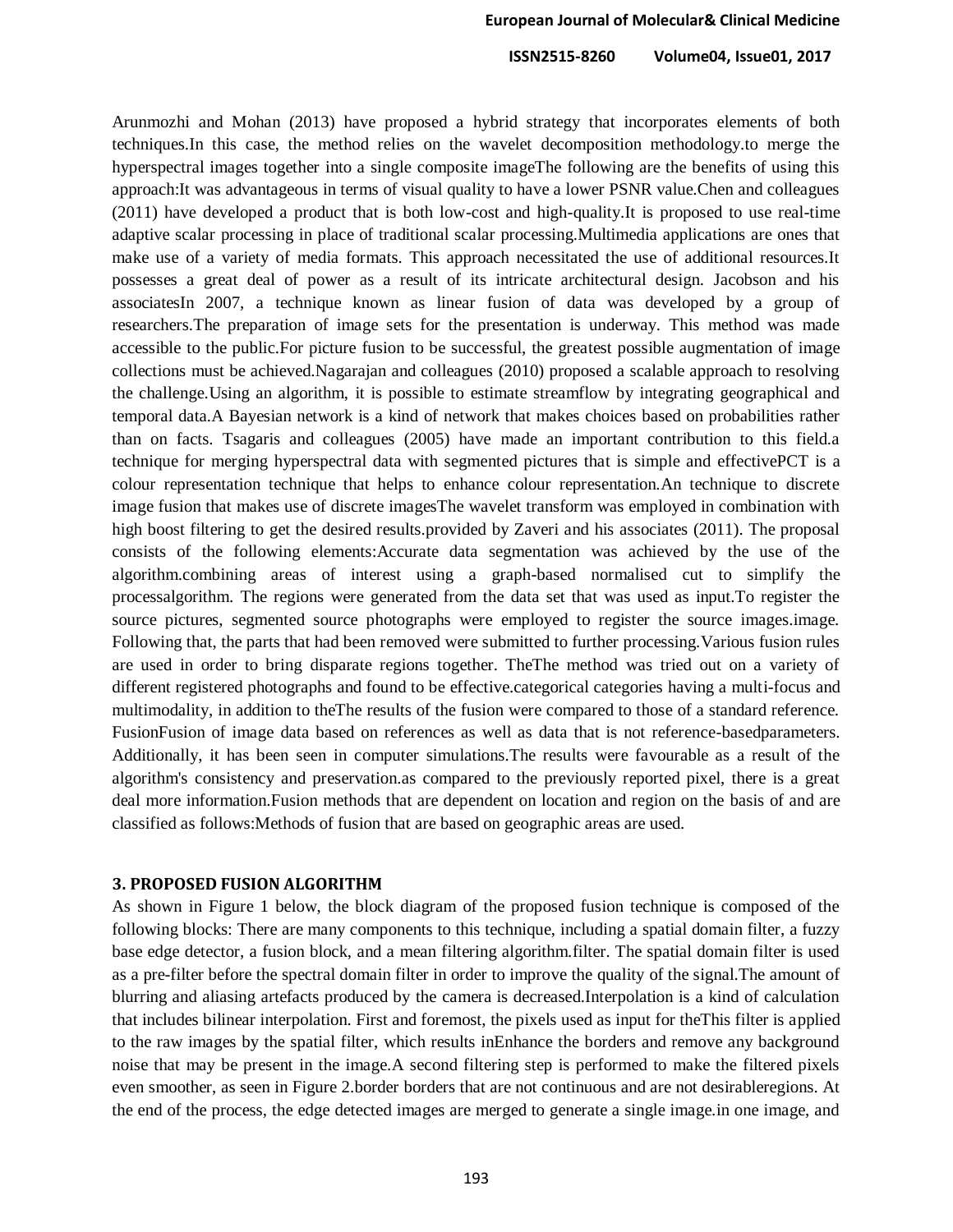any artefacts that may be present are eliminated from the final productUsing the mean filter to get rid of it is an option. The specifications of each component are as follows:The next sections will go into further depth on each of these topics.Filter with a Spherical Domain (3.1.)

The spatial filter is a kind of high-pass filter that may be utilised in a wide range of applications, including image processing.used to reduce the appearance of blurring artefacts in photographs It is defined by a kernel, which is responsible for defining it.to increase the brightness of a centre pixel as compared to its surrounding pixelspixels that are close together The clamp filter is a low-pass filter of the kind that is often used.A spatial domain filter is a kind of filter that operates on a 2D Gaussian space.This effect is achieved by the usage of a convolution kernel array. Generally speaking, this is the case.The form of the number is rectangular, with a single positive value in the centre.One is completely engulfed by the other, and vice versa. The clamp filter must be used in this situation.with the purpose of decreasing aliasing artefacts and smoothing down the unwantedborders of non-continuous boundary regions that are not continuous boundaries TheSpatial sharpening filters and clamp filters are two examples of filters that may be expressed in this manner.because of the employment of convolution kernels The size of the convolution is being increased.The quality of the images generated by the kernel will be improved significantly. As an example, consider the letter A.A larger size of the convolution filter will need the employment of additional computing resources on the computer.Memory and hardware costs are included in this calculation. As an instance, consider the number 66.A five-line buffer is necessary at the absolute least for the convolution filter to function properly.Memory and 36 arithmetic units, which is a significant increase above what was previously availablethe two-line buffer memory and nine arithmetic operations are much less when compareda convolution filter that is three-thirds of a three-thirds convolution filter We discovered this in our previous research.Following investigation, it was discovered that each of the sharpening spatial and clamp filters wasThis is accomplished by the use of a 2-D 3-3 convolution kernel, as seen inIllustration 2a. In order to do this, at least a four-line buffer memory must be used.for a total of two convolution filters with a 33 percent efficiency As an example, if theThe image has a width of 1920 pixels and a data size of 419208 bits, and it has a height of 419208 pixels.It is advised that the data be buffered in memory prior to being used in a processing operation.In order to reduce the complexity of the 33 convolution, it has been reduced.A cross-model is created and used to replace the kernel in order to do this.According to Figure 2b, a convolution kernel with 33 coefficients is applied. ItThis method is effective in reducing four out of the nine criteria tested.The convolution kernel with the number 33 is designated as such.also, in order to prevent additional complexity and difficultyThe cross-model convolution requires a significant amount of memory.T-model and inverse T-model convolutions are used in conjunction with the kernel.It is recommended that kernels be used in order to create sharpening of spatial contrast.in addition to clamp filters The T-model is shown in Fig. 2c for your convenience.The convolution kernel is made up of the four lowest terms in the convolution.In addition, the cross-model parameters and the inversed T-model parameters are given.

The convolution kernel is made up of the first four terms of the convolution function.parameters. The scaling approach that has been proposed takes into account both theIn this procedure, T-model and inversed T-model filters are used as filters.whilewhile improving the overall quality of the photographsTmodel filters, also known as inversed T-model filters, are a simpler version of the T-model filter.obtained from the 33-convolution filter that was employed in the previous investigationChan and colleagues (2011) found a strategy that not only significantly reduces but alsoThe convolution filter becomes more complicated, but it also becomes more effective as a result of this rise in complexity.reduced the amount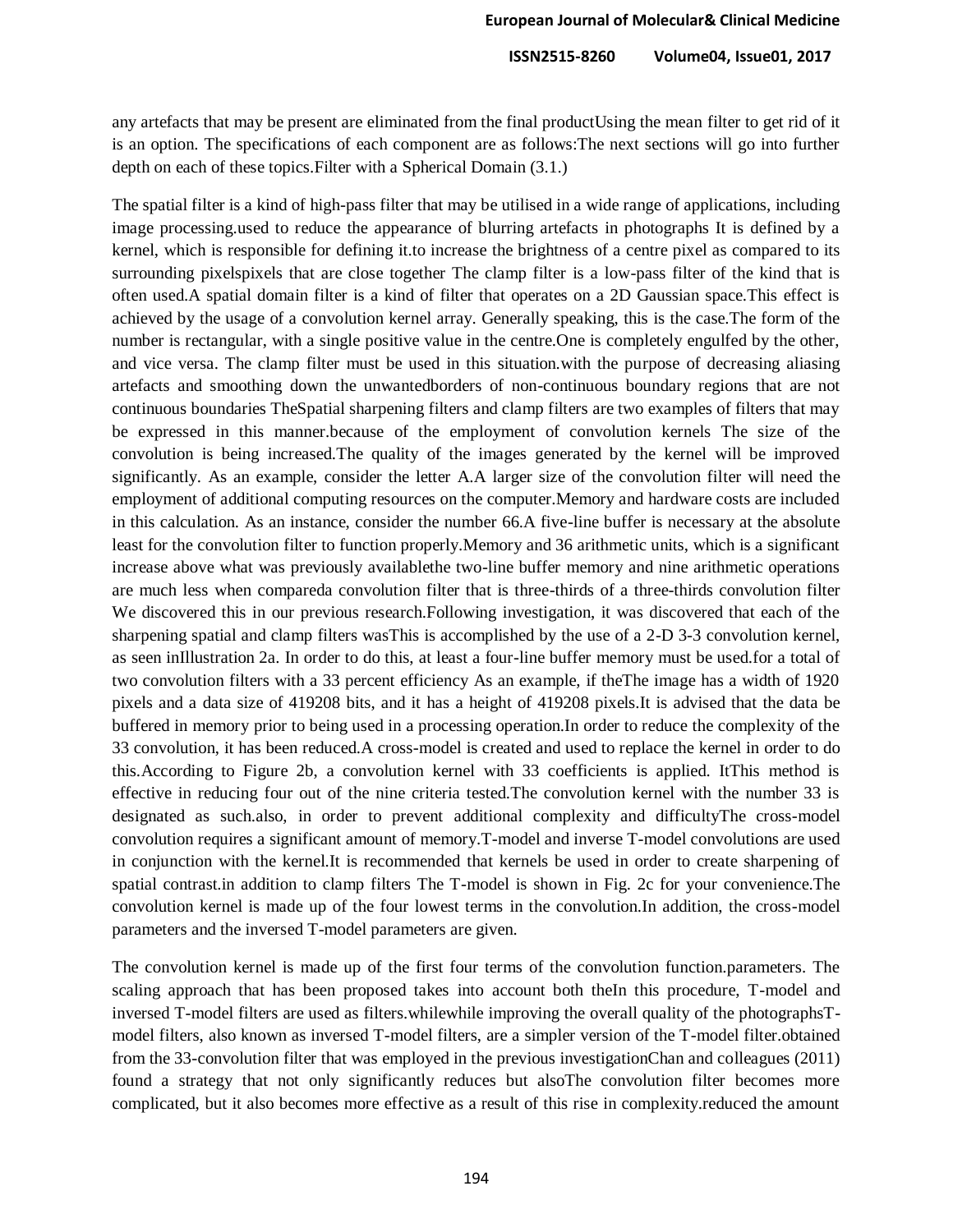of RAM needed from two to one line of codeEach convolution filter has its own buffer to store information. Both the T-model and the U-modelThe inversed T-model is simple to understand and use since it has a low degree of complexity.Convolution kernels with reduced memory requirements for the convolutional neural networkIn order to integrate the VLSI, the sharpness of the spatial and clamp filters should be increased.The low-cost image scaling processor that has been proposed is made up of a single integrated circuit.

# **3.2. Fuzzy Edge Detector (also known as a fuzzy edge detector**)

On the basis of fuzzy logic, it is determined where the image's borders are located.the rules and restrictions that have been set up Figure 3 shows an example of edge detection in action.It is proposed that fuzzy rules be constructed as a basis for the method.

# **3.2.1 Fuzzy Logic Matrix (Fluzzy Logic Matrix) (also known as Fuzzy Logic Matrix)**

A fuzzy set of rules and choices is a collection or combination of rules and judgments that are not clearly defined.The fuzzy system that has been proposed contains four inputs, which are as follows:as well as a single output, such that the four inputs match to the four outputs.pixels that are visible when the window mask is applied In this particular instance, the number isThe number of fuzzy sets that were used for the inputs Black and White was two, which is the maximum number possible.Three fuzzy sets are required in order to get the desired outcome. The Presence of UncertaintyRules are developed in the manner shown in Table 1 for the purpose of providing input.in addition to the output variablesThe degree to which the edges of a picture are recognised with high accuracy is called edge precision.The use of fuzzy logic will improve the overall quality of the outcomes. There are 16 rules that are vague.Every 22-pixel sub-block of the picture is represented by a separate image. TheThe output value defines the fuzzy set (Black fuzzy) it belongs to based on the input value.pixel that will be created (either a Black fuzzy set, a White fuzzy set, or an Edge fuzzy set).P4 is a member of the organisation. The fuzzy matrix that was employed in this investigation is shown in Table 2.A black pixel is represented by the letter 'B,' while a white pixel is represented by the letter 'W.'The symbol 'W' implies white pixels, while the character 'E' indicates an edge pixel. ForThe 22 subblock's architecture, as well as the edge pixel's design, are both covered.This value is returned if there is any pixel variation inside this sub-block.

# **3.2.2. Establish a bank account.**

The Register Bank (RB) is made up of 12 registers, which are labelled Reg0 through Reg11, and each of which stores one of the three pixel values of the picture. anything which is now in use as a mask Figure 4 depicts the whole arrangement.RB, in which each of the three registers is connected in series with the others.It is necessary to supply a series of three pixel values for each row in the mask.rthermore, Reg4 ensures that the current's brightness setting is maintained.Denoising is necessary for this particular pixel.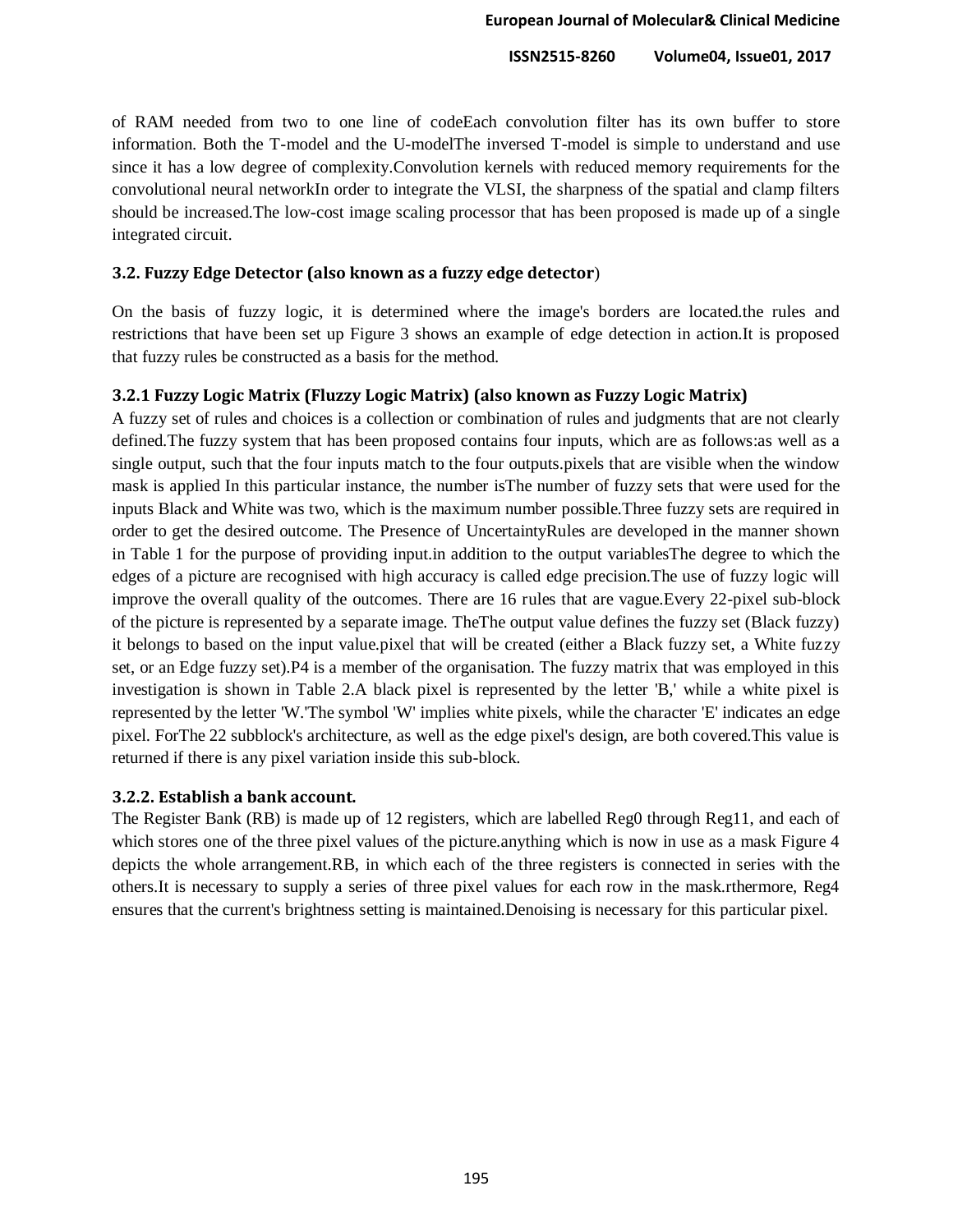

*Fig. 1. Block diagram of proposed fusion methodology*

| $P_{(m-1,n-1)}$ | $P_{(m, n-1)}$ | $P_{(m+1,n-1)}$ |
|-----------------|----------------|-----------------|
| $P_{(m-1,n)}$   | $P_{(m,n)}$    | $P_{(m+1,n)}$   |
| $P_{(m-1,n+1)}$ | $P_{(m, n+1)}$ | $P_{(m+1,n+1)}$ |

|               | 3*3 convolution kernel |               |
|---------------|------------------------|---------------|
|               | $P_{(m,n-1)}$          |               |
| $P_{(m-1,n)}$ | $P_{(m,n)}$            | $P_{(m+1,n)}$ |
|               | $P_{(m,n-1)}$          |               |

Cross model convolution kernel

**<sup>(</sup>b)**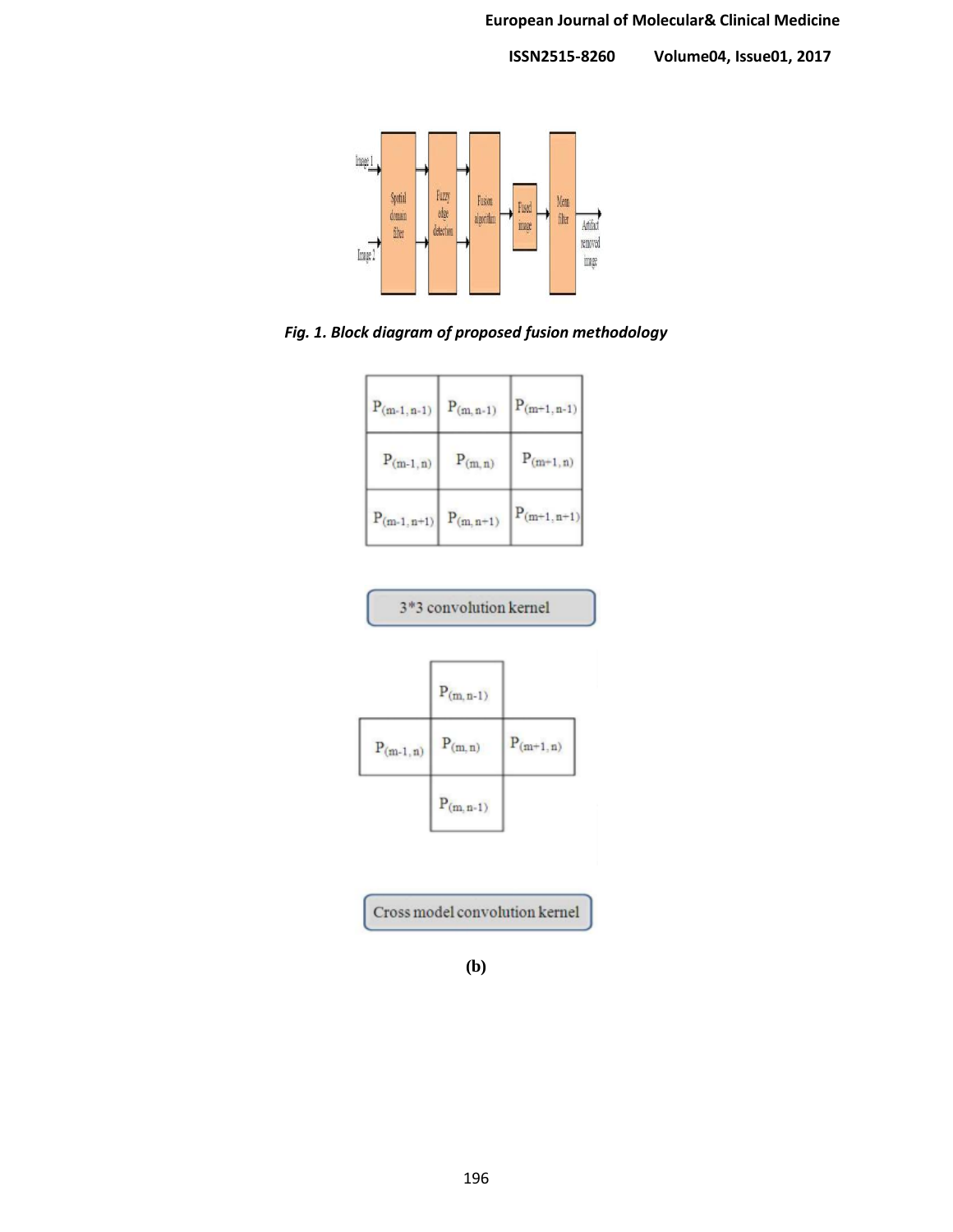#### **European Journal of Molecular& Clinical Medicine**

 **ISSN2515-8260 Volume04, Issue01, 2017**





*Fig. 3. Architecture of fuzzy based edge detector*

# **Results:**

# **Evaluation Details of Hardware Architecture**

The findings of the proposed fusion algorithm demonstrate that the system, when integrated with its hardware design, results in reduced power consumption in terms of slices, and hence lower power consumption overall.Look-up tables and flip-flops are two of the most popular footwear options. The many gadgets in use todayThe Spartan-3 family is put through its paces in terms of power.Tables 3 to 6 provide data on consumption and tabulations, as well asFigures 8 to 11 provide a graphical representation of the data.The suggested fusion architecture is implemented in the following software:



*Fig. 6. Simulation results: (a) MRI brain Image (b) PET brain image and (c) fused brain image*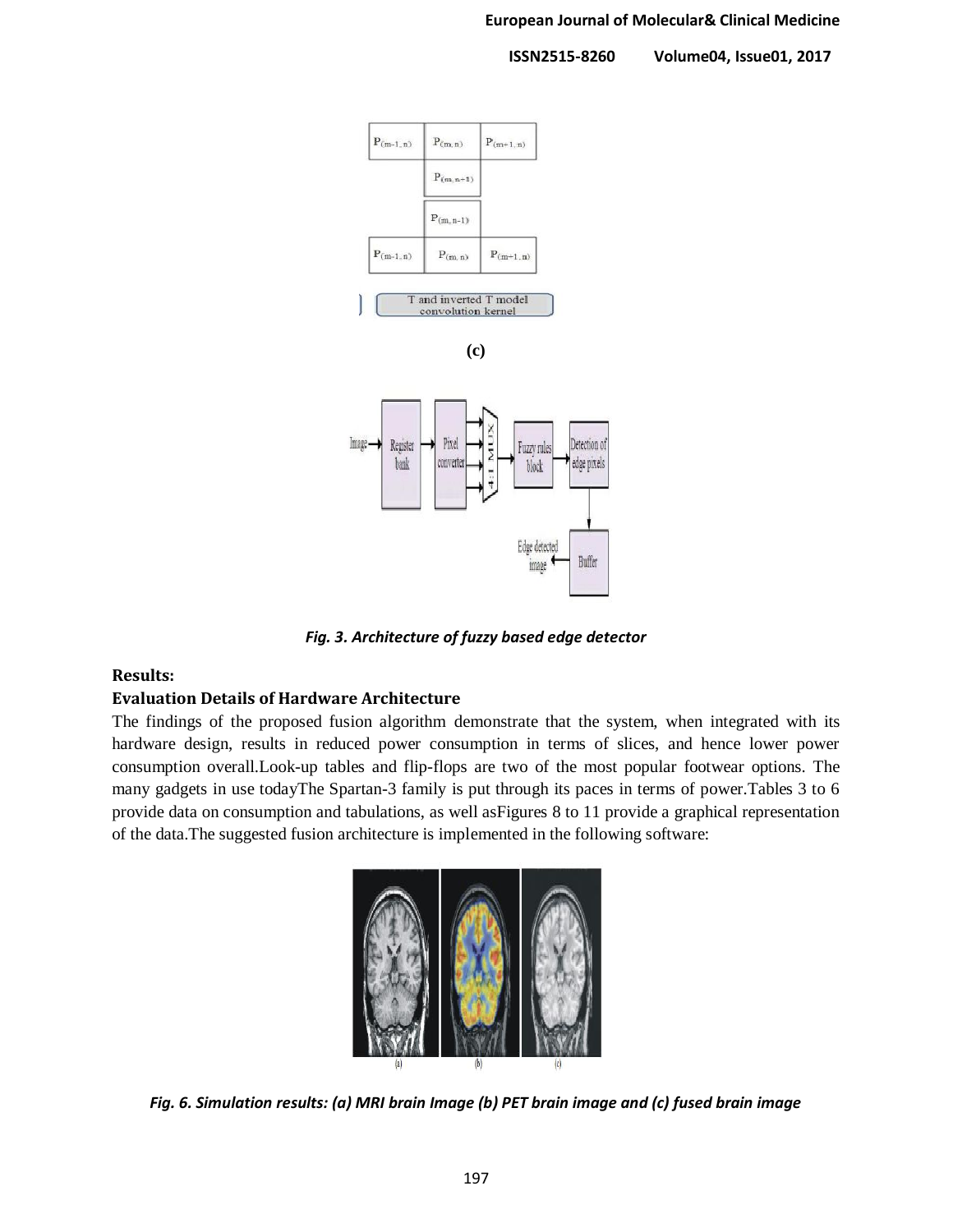

*Fig. 7. Simulation results: (a) MRI brain image (b) PET brain image and (c) fused brain image*



*Fig. 8. Graphical illustration of Table 3*



*Fig. 13. Graphical plot for performance based on junction temperature*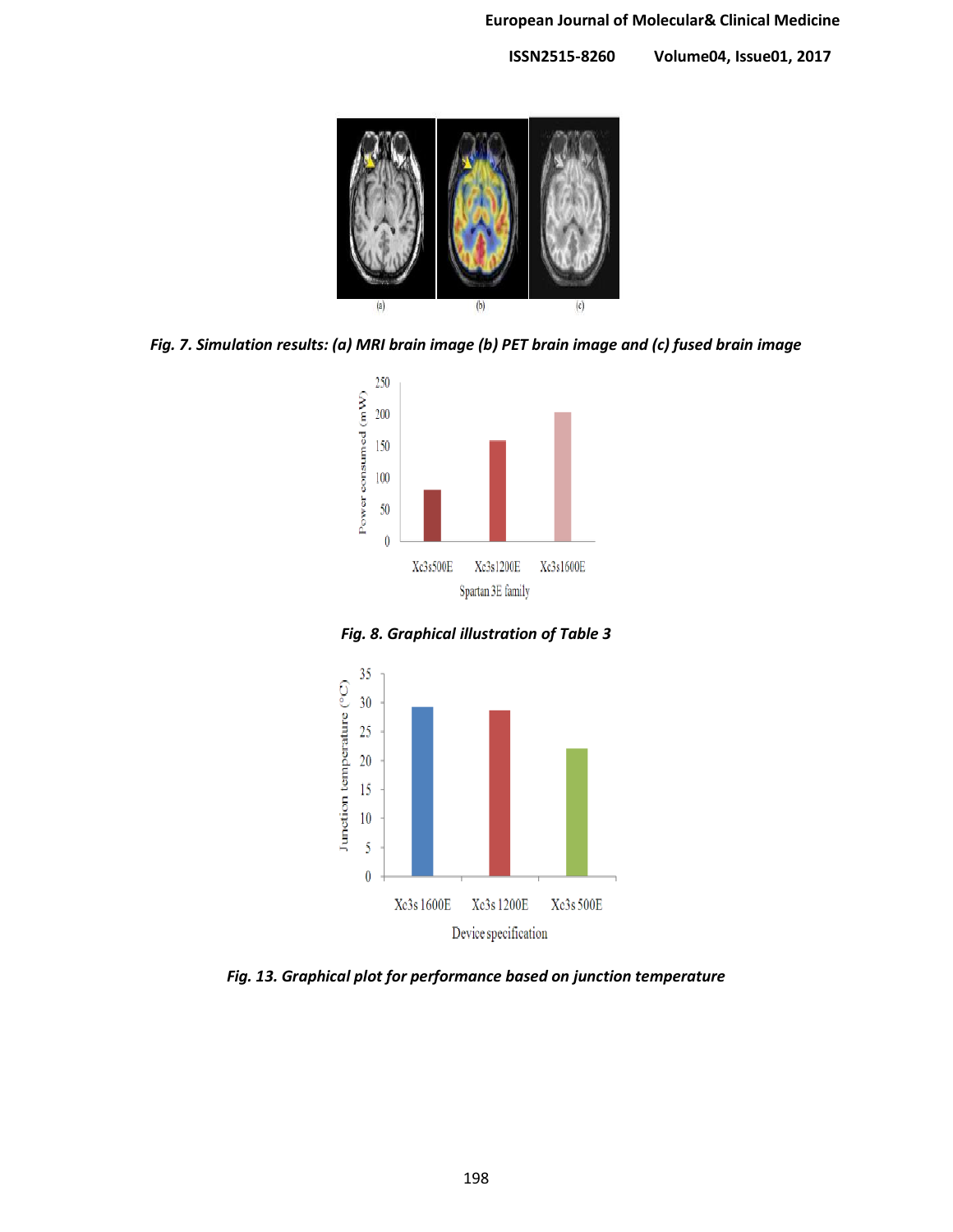#### **Conclusion:**

This study discusses and illustrates the use of a hardware version of a fusion process that is beneficial for medical diagnostics using a hardware version of the process. The hardware implementation is investigated and shown in this paper in great depth. A prototype for the hardware implementation of our concept is currently being developed.As a follow-up, we'll go into further detail on the FPGA technology that was used in the planned nuclear fusion process.The speed, compactness, and low power consumption of this system are only a few of the advantages it offers.The use of picture fusion in the medical area is becoming more popular. In each of the precise areas, there is a plethora of crucial information included inside it.It explains in great detail how to do the transformation using the approach discussed before in detail.Continuing the discussion of the creation of a fuzzy logic-based fusion technique in a hardwareimplementable environment, the next part dives into further detail.process. Employment in this area is expected to continue for the foreseeable future, according to projections.Increasing the number of shots that may be used to evaluate the algorithm's applicability by include a variety of different types of photographsapproaches for picture fusion, as well as ways for statistically analysing picture fusion techniquesa set of strategies that are put into action in the present moment The results of a comparison of two variables are presented in the following table, titled Table 12.Compared to other strategies now in use, the recommended solution outperforms them all.By default, the quantity of hardware that has been utilised, as well as the length of time that has elapsed, are both shown on the computer screen.It has been shown that this method is more successful than the one that was used before.relative to the vast majority of other alternatives.

#### **REFERENCES**

*Arunmozhi, R. and G. Mohan, 2013.Wavelet-based digital image fusion on reconfigurable fpga using handel-c language. Int. J. Electron. Commun.Comput. Eng., 4: 1230-1234.*

*Besiris, D. and V. Tsagaris, 2012.An FPGA-based hardware implementation of configurable pixellevel color image fusion. IEEE Trans. Geosci. Remote Sens., 50: 362-373. DOI: 10.1109/TGRS.2011.2163723 Bhatnagar,* 

*G., Q.M.J. Wu and Z. Liu, 2013. Directive contrast based multimodal medical image fusion in NSCT domain. IEEE Trans. Multimedia, 15: 1014-1024. DOI: 10.1109/TMM.2013.2244870* 

*S. Anbumozhi and P.S. Manoharan / American Journal of Applied Sciences 11 (5): 769-781, 2014 Science Publications 781 AJAS Chen,*

*S.L., H.Y. Huang and C.H. Luo, 2011.A low-cost high-quality adaptive scalar for real-time multimedia applications. IEEE Trans. Circuits Syst. Video Technol., 21: 1600-1611. DOI: 10.1109/TCSVT.2011.2129790* 

*Gonzalez, C., S. Sanchez, A. Paz, J. Resano and D. Mozos et al., 2013.Use of FPGA or GPU-based architectures for remotely sensed hyperspectral image processing.Integrat., VLSI J., 46: 89-103. DOI: 10.1016/j.vlsi.2012.04.002 Jacobson,*

*N.P., M.R. Gupta and J.B. Cole, 2007. Linear fusion of image sets for display. IEEE Trans. Geosci. Remote Sens., 45: 3277- 3288. DOI: 10.1109/TGRS.2007.903598 Li, S., H. Yin and L. Fang, 2012. Group-sparse representation with dictionary learning for medical image denoising and Fusion.IEEE Trans. Biomed. Eng., 59: 3450-3459. DOI: 10.1109/TBME.2012.2217493*